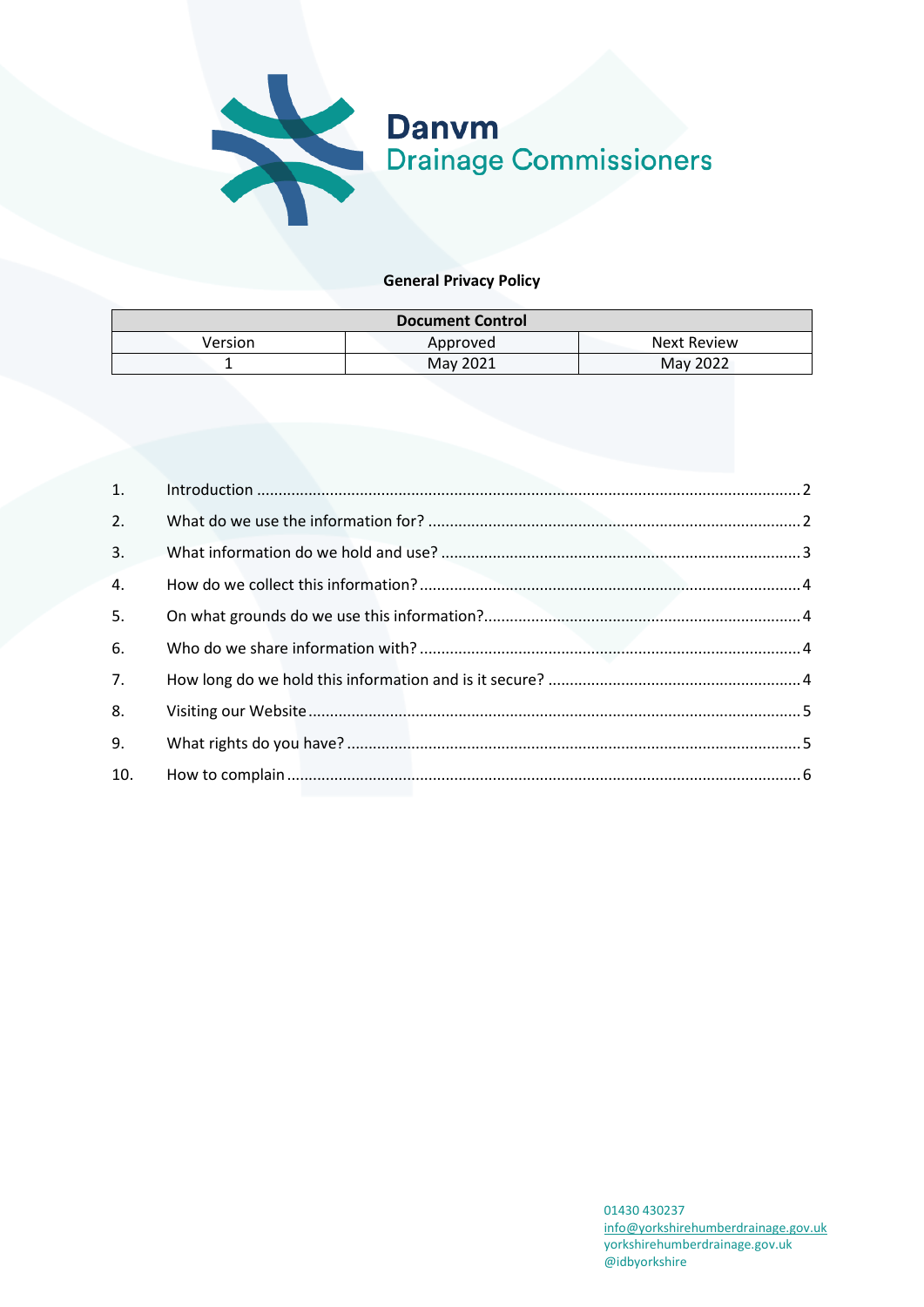### <span id="page-1-0"></span>**1. Introduction**

This privacy policy will inform you as to how we look after your personal data and tell you about your privacy rights and how the law protects you. Examples of your personal information would include your name, address, and email address.

Any personal information collected is protected under the Data Protection Act 2018, which incorporates the General Data Protection Regulations (GDPR). Its purpose is to protect the "rights and freedoms" of natural persons (i.e., living individuals) and to ensure that personal data is not processed without their knowledge, and, wherever possible, that it is processed with their consent.

As a registered Data Controller, the Board will only process personal information in accordance with the Data Protection Act 2018 and GDPR, as stipulated in our Data Protection Policy. The Board's registration reference with the Information Commissioner's Office is Z757663X.

For more on the Data Protection Act 2018 and GDPR, visit the Information Commissioner's Office [website.](https://ico.org.uk/)

### <span id="page-1-1"></span>**2. What do we use the information for?**

We use this information to fulfil our statutory functions as an Internal Drainage Board, namely to:

- Maintain and improve watercourses and drainage assets within the drainage district and minimise flood risk.
- Prepare and maintain a register and map containing information of all agricultural hereditaments in the drainage district.
- Determine the annual values of all agricultural hereditaments in the drainage district.
- Raise drainage rates and special levies.
- Determine applications for land drainage consent.
- Prepare and maintain a register of electors.
- Conduct elections for elected board members every three years.
- Maintain a register of declared interests for Board Members.
- Hold Board meetings and make minutes.
- Submit annual reports to the relevant Minister, supervisory body, local authority, and external auditor.

On a day-to-day basis we may use this information to perform administrative and operational functions, including:

- Accessing land to carry out maintenance activities on watercourses and structures.
- Logging and responding to general enquiries, complaints, and consultations.
- Obtaining quotations for products and services
- Issuing invitations to tender
- Entering contracts
- Processing payments to our suppliers
- Invoicing third parties for any services provided by the Board (via an agreement)
- Making applications for capital funding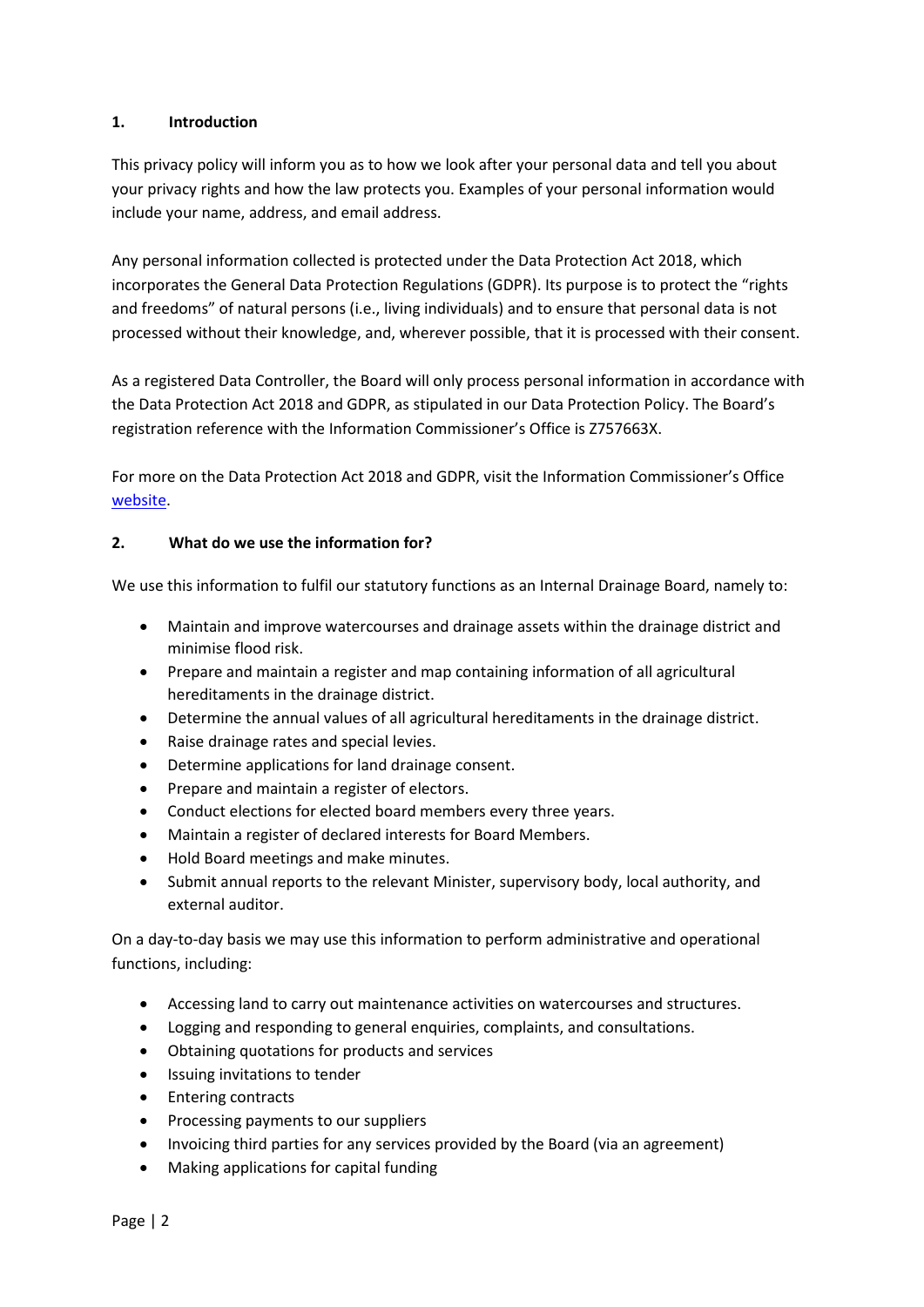- Operating the Board's bank accounts
- Conducting valuations of hereditaments
- Issuing drainage rates demands and reminders.
- Enforcing payment of drainage rates
- Receiving payments and recording receipts
- Maintaining employee records
- Processing payroll for our employees
- Recruitment of staff
- Organising publicity and community engagement activities
- Distributing information to Board Members
- Working with partners e.g., other drainage boards, local authorities, government departments, agencies, and statutory undertakers.

#### <span id="page-2-0"></span>**3. What information do we hold and use?**

We may collect and process different types of personal data about you, depending on your relationship to the Board (e.g., a ratepayer, a supplier, an employee, or a Board Member), including:

- names, addresses, telephone numbers and email addresses
- property ownership and occupancy
- annual values of properties in respect of drainage rates
- financial data such as bank account details and/or payment card details
- transactional data including payments made by you or by us.
- accounts information identifying balances owed by individuals.
- correspondence data such as emails, notes of meetings, conversations, or other communications
- date of birth, marital status, job title, passport details, employer/company details
- education data and employment history collected through job applications.
- technical data such as IP addresses and other information from the devices you use to access our website.
- usage data which provides information about how you use our website.

Generally, we do not collect special categories of personal data, such as details of race or ethnicity, religious or philosophical beliefs, sexual orientation, political opinions, trade union membership, information about your health and genetic and biometric data.

We may seek some of this information for the purposes of equalities monitoring when recruiting staff and ensuring that prospective and existing members of staff are fit to work subject to any reasonable adjustments. We may also hold sensitive information about our Board members. Please refer to the privacy policies for Board Members, Employees and Job Applicants, available to download on our [website.](https://www.yorkshirehumberdrainage.gov.uk/)

We may seek information such as dietary requirements and access needs when organising a meeting or event.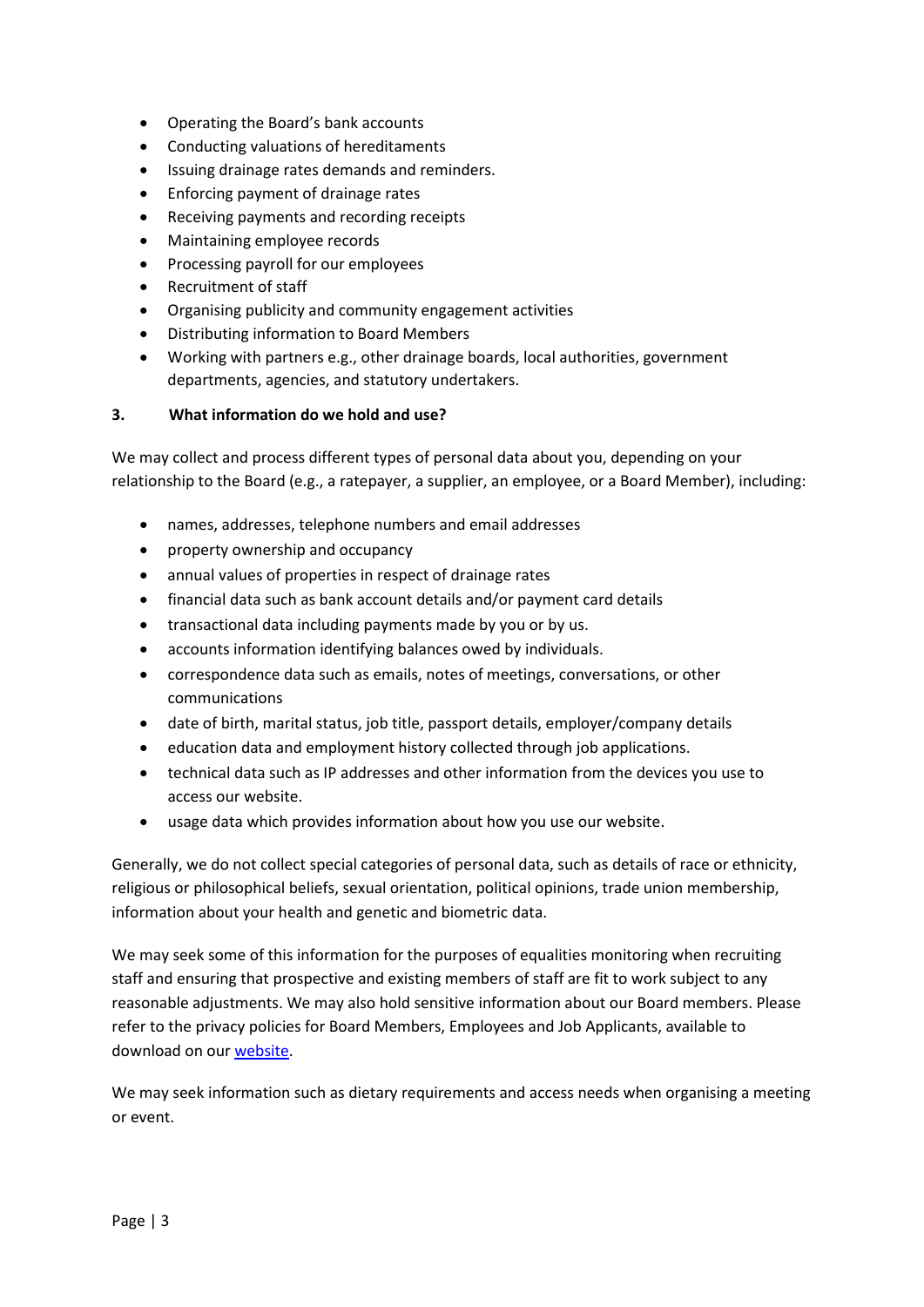# *Payment card information*

If you use your credit or debit card to make a payment to us, we will ensure that this is done securely. Following the completion of your transaction, we do not store your credit or debit card details. All card details and validation codes are securely destroyed once the payment has been processed. Only staff authorised and trained to process payments will be able to see your card details. We use Barclaycard International Payments Ltd as our payment gateway and ensure that we are PCI compliant.

# <span id="page-3-0"></span>**4. How do we collect this information?**

Most of the information is collected from the owners or occupiers of land under their legal obligation to inform us. When we do not know the owner or occupier of land, we will undertake research using any legal means at our disposal and where practicable contact individuals to verify this information. Some information is shared with us by outgoing occupiers, solicitors, land agents, land registry and other public authorities.

# <span id="page-3-1"></span>**5. On what grounds do we use this information?**

We use this information so that the Board can exercise its functions and duties under the Land Drainage Act 1991 (the Act), principally in relation to the way we raise our revenues through a rate (tax) on occupiers of agricultural land. We may use the information to exercise other duties and functions related to the Act, other relevant Acts or Local Land Drainage Bylaws.

All the information collected is processed in the public interest.

# <span id="page-3-2"></span>**6. Who do we share information with?**

We share information with a small number of companies that provide professional services to the Board. Typically, these are the Board's Solicitors, Accountants, Debt Enforcement Agents, Valuers & Surveyors, IT Support Services and Software Suppliers. We may share information with other public authorities. We may share information with any of the Court Services.

We do not routinely transfer data outside the European Economic Area and any such transfers would only be made at the request of the individual.

### <span id="page-3-3"></span>**7. How long do we hold this information and is it secure?**

We hold the information for as long as it is needed to exercise our duties and functions. We hold this information on secure computer servers that are restricted to named staff or professional services suppliers. Information is backed up to secure off-site servers that are managed by our professional services suppliers. We hold some paper records securely on premises owned by Danvm Drainage Commissioners. We routinely use the following security measures:

- 2-step authentication to access the Board's IT network
- Encryption information is hidden so that it cannot be read without special knowledge (such as a password)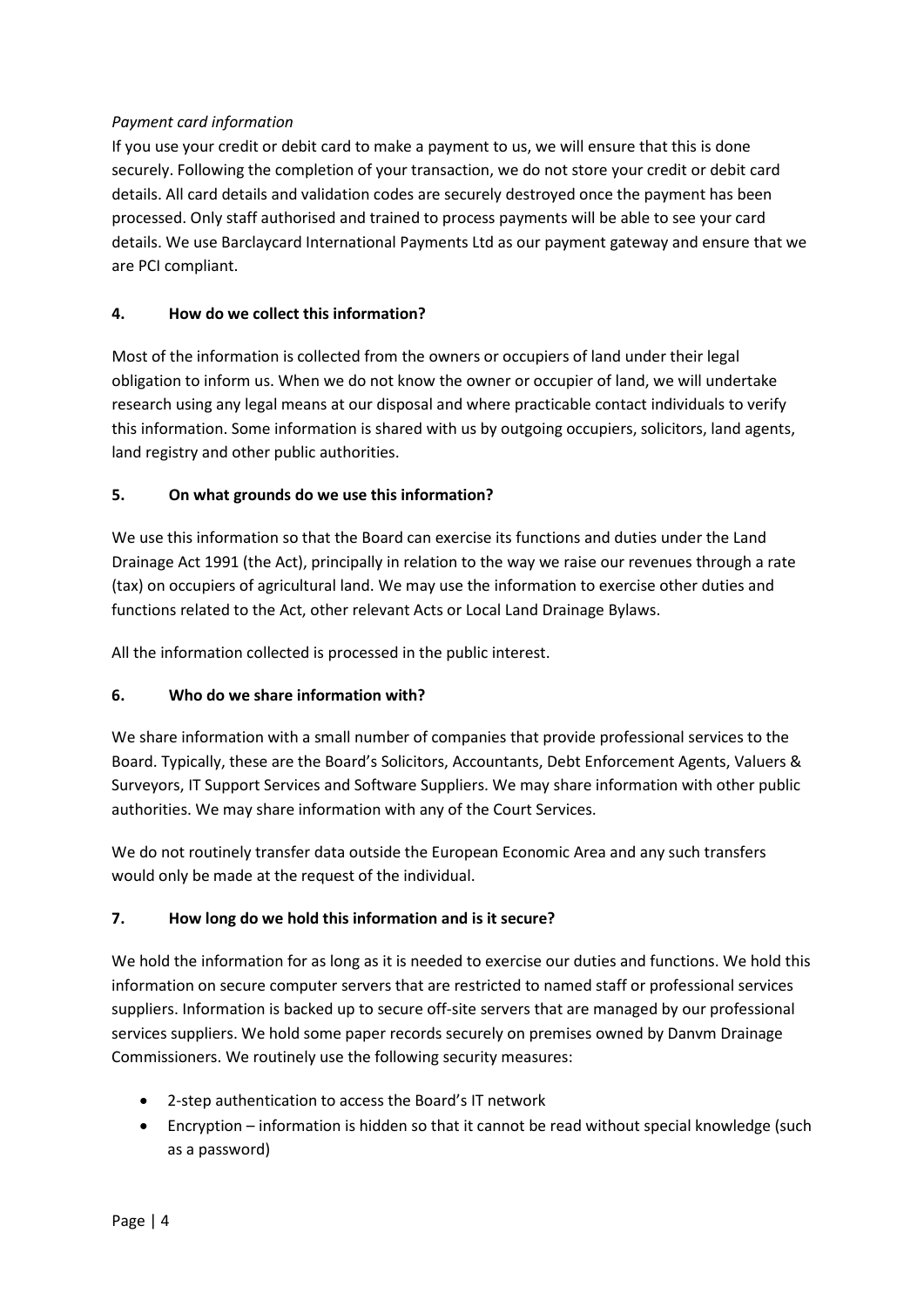- Access restriction controlling access to systems and networks to stop people who are not allowed to view personal information from getting access to it
- Training staff training to make them aware of how to handle information and how and when to report when something goes wrong.
- System testing testing of our technology and processes including keeping up to date with the latest security updates.
- Audits regular audits of our policies, processes, and systems to ensure compliance.
- Pseudonymisation use of a different name or random number so we can hide parts of your personal information from view.
- Redaction of any text in published documents (e.g., meeting minutes) that pertains to personal information.

In the event of a breach of data protection, it will be reported to the Chief Executive within 24 hours of it occurring and logged for future monitoring. A reportable breach will be reported to the Information Commissioner's Office within 72 hours of discovery and if necessary, the police. A breach is reportable depending on the size and sensitivity of it. If a breach involves a high risk of harm to individuals' rights, the individuals affected will be directly notified with details of the breach, likely consequences, and measures taken by the Board to mitigate the risk of adverse effects.

# <span id="page-4-0"></span>**8. Visiting our Website**

The Board's website uses "cookies" - small files which are sent to your browser when you visit the website and allow us to distinguish you from other visitors. They facilitate the smooth working of the website and log details of pages you visit, but do not identify you personally. We do not use cookies which could allow your details to be passed on to third-party marketing organisations. However, if you do not wish to accept them, you can delete them and/or block them in your browser. Further details can be found in the Board'[s Website Privacy Policy.](http://www.yorkshirehumberdrainage.gov.uk/)

# <span id="page-4-1"></span>**9. What rights do you have?**

Individuals have certain rights about the way we store and process information. These rights may include the right of access, the right of rectification, the right of erasure/right to be forgotten, the right to restrict processing, the right to data portability, the right to object and the right to not be subject to automated decision-making including profiling.

If you have any questions about this privacy policy, including any requests to exercise your legal rights, please contact us:

# **Email:** [info@yorkshirehumberdrainage.gov.uk](mailto:info@yorkshirehumberdrainage.gov.uk)

**Telephone:** 01430 430237 **Post:** Danvm Drainage Commissioners, 91 Bridgegate, Howden, DN14 7JJ

You are not required to pay any charge for exercising your rights. If you make a request, we have one month to respond to you.